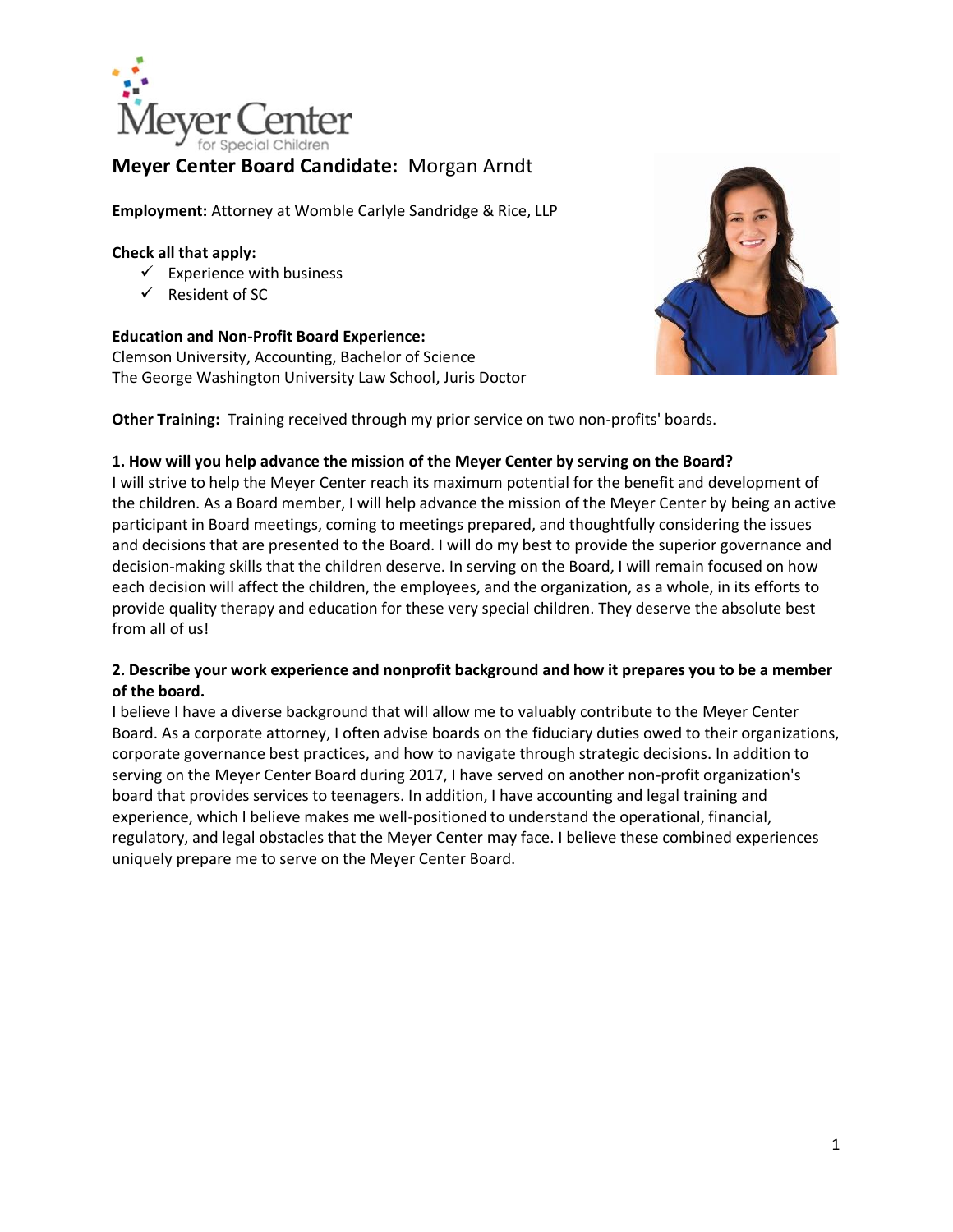

# **Meyer Center Board Candidate:** Douglas Burrell

**Employment:** Director Revenue Cycle Operations at Bon Secours St. Francis HealthSystem

#### **Check all that apply:**

- $\checkmark$  Experience with business
- $\checkmark$  Resident of SC

### **Education and Non-Profit Board Experience:**

College of Charleston, BS in Accounting University of Charleston, MS in Accounting

### **Other Training:**

#### **1. How will you help advance the mission of the Meyer Center by serving on the Board?**

I have served a one year term for the Meyer Center and have assisted in obtaining the funding for the additional nurse. I was also able to secure St. Francis Hospital as the main sponsor for the Ladies Luncheon in November. I feel that with my education, experience and contacts I can help advance the mission of the Meyer Center by providing needed resources and continuing to maintain fiscal responsibility.

#### **2. Describe your work experience and nonprofit background and how it prepares you to be a member of the board.**

I have worked in non-profit healthcare for almost 15 years, I am also currently serving on the Julie Valentine Board of Directors. I have experience in non-profit accounting and have also done work (billing, collections and general accounting functions) for a small company in Charleston that provides speech and ABA therapy for autistic children.

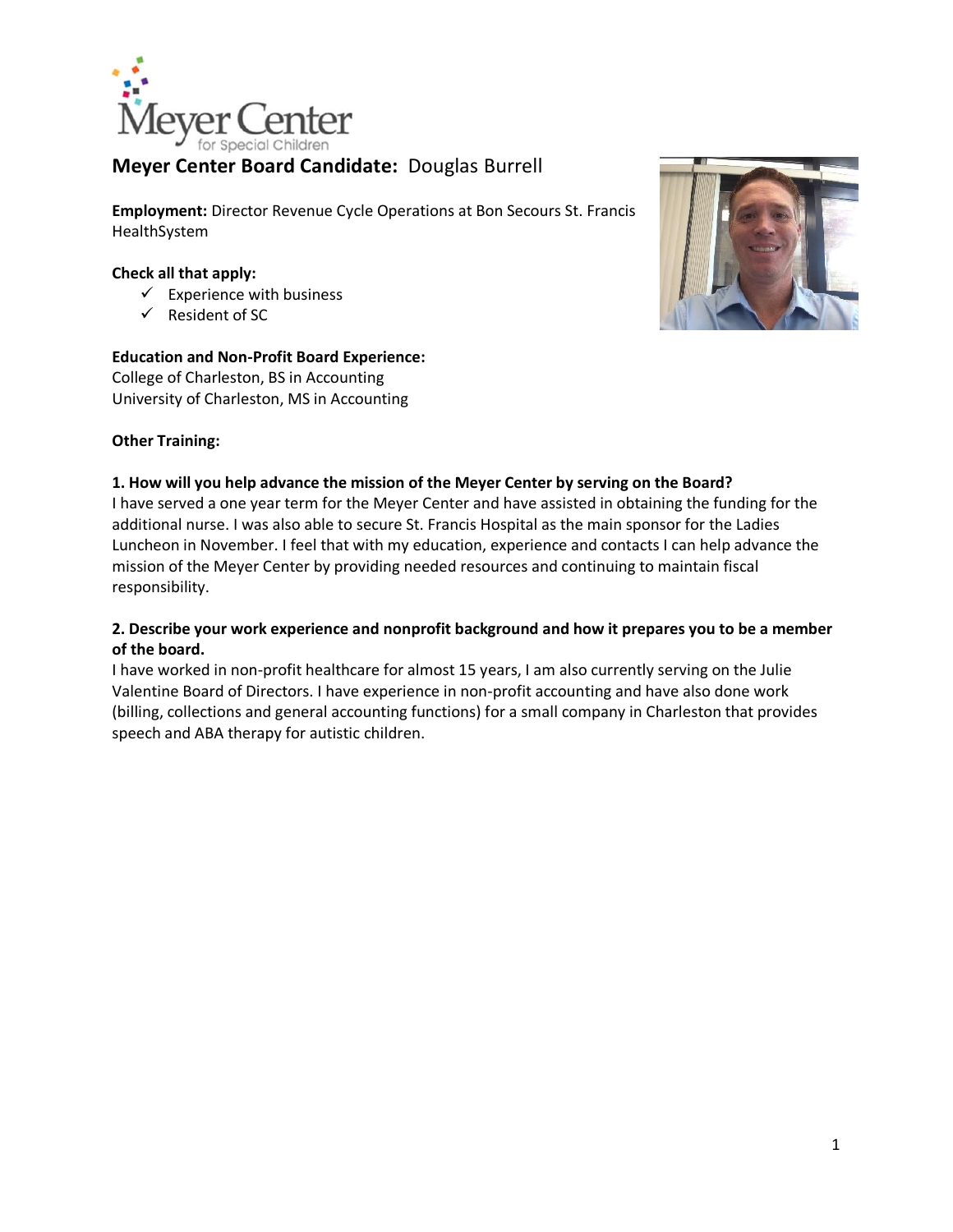

# **Meyer Center Board Candidate:** Jennifer Cain

**Employment:** Owner at Monkee's of the Westend

#### **Check all that apply:**

- $\checkmark$  Experience with business
- $\checkmark$  Resident of SC

**Education and Non-Profit Board Experience:** Wofford College, Bachelor of Arts in Art History





#### **1. How will you help advance the mission of the Meyer Center by serving on the Board?**

I don't like to do things on a small scale, in life, love and business. I strive to bring my passion for success and development to all the important facets in my life. I would bring that same passion to spreading the mission of the Meyer Center. I have the wonderful job of owning, Monkee's of the Westend, a women's retail store located in downtown Greenville. Though, Monkee's is much more than a store. It has been a conduit for me to connect and influence many wonderful people from many backgrounds and in return, the store has become a haven and escape for those same people when they encounter trying times in their lives or simply need to get away for part of the day. The point is, people and relationships are key to my success. I will bring those same principles to promoting and embodying the mission of the Meyer Center.

### **2. Describe your work experience and nonprofit background and how it prepares you to be a member of the board.**

I volunteered at an early age as a Girl Scout. My mother was my troop leader and felt strongly that being part of the community was essential to being a whole person. I feel blessed that she created that foundation in me. I was a Bonner Scholar at Wofford University and volunteered at various places including the Arts Partnership of Spartanburg and First Steps of Spartanburg as part of my scholarship. My personal connection to the Meyer Center started at a time in my life that was full of personal growth. I was a senior at Wofford College, living at home with my parents and struggling to overcome an eating disorder that almost ended my life. I developed an internship at the Meyer Center to help complete a graduate requirement for college. I was privileged to spend a whole month with Wendy Shockley, a speech pathologist. I walked in those doors expecting to teach the kids, but I ended up learning instead. Little did I know that a simple internship would teach me so much more about myself and promote my own personal growth. Since that time, the Meyer Center has had a special place in my heart. Fast Forward 12 years, my drive and passions through managing and eventually owning a local business - skills that include: leadership, employee development, adaptability, problem solving, collaboration and many others. It would be my joy and pleasure to use these skills and many others while serving on the Meyer Center Board.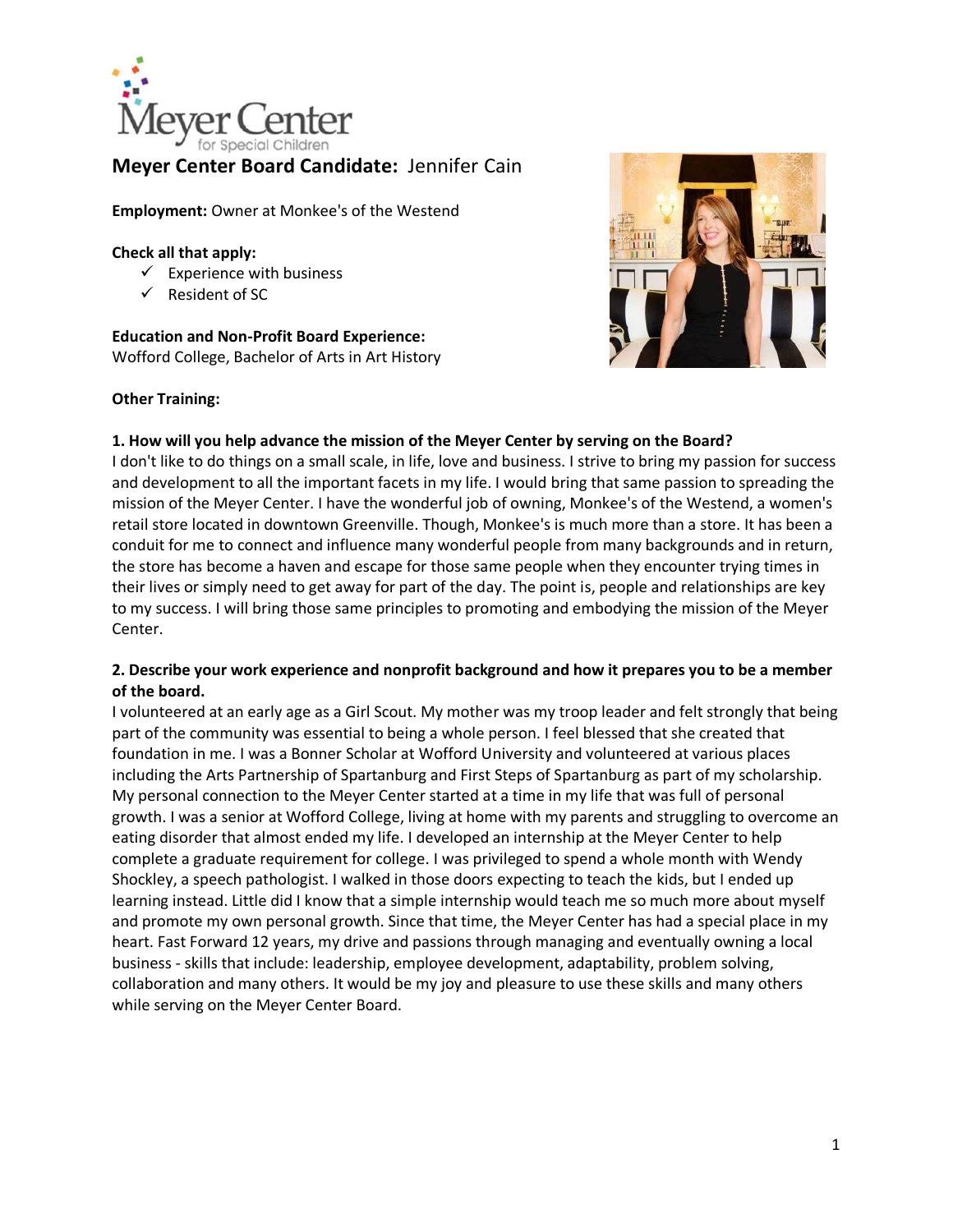

# **Meyer Center Board Candidate:** Marsha Elrod

#### **Employment:** Retired

#### **Check all that apply:**

- $\checkmark$  Experience with business
- $\checkmark$  Resident of SC

# **Education and Non-Profit Board Experience:**

Furman



### **Other Training:**

#### **1. How will you help advance the mission of the Meyer Center by serving on the Board?**

I want to help the Center be more financially stable so that it continues to serve all the children. To do this we need to be sure that an endowment is set up and that we are transparent with what we are doing to serve our community.

### **2. Describe your work experience and nonprofit background and how it prepares you to be a member of the board.**

I have been an active member of the Meyer Center for over 25+ years, either as a board member or a fund raiser. I have served as President, VP, Secretary and Treasurer at some point during this period of the board. My history with the center and my work experience as a CEO and Owner of companies gives me the background to look at this organization from a non-profit view and from a business view. I believe that with this experience I can be of great assistance in making our center more financially stable and responsive to our community needs.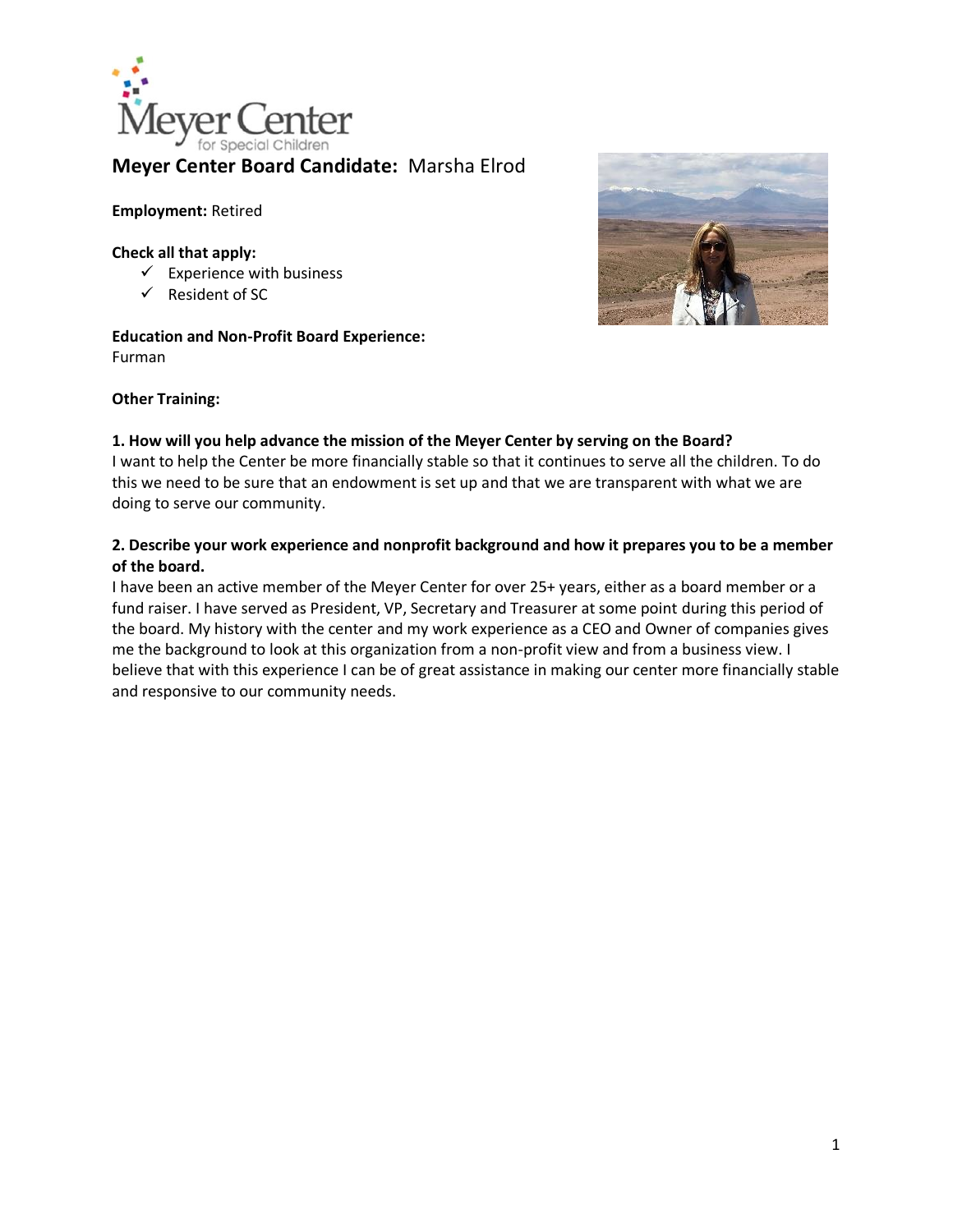

# **Meyer Center Board Candidate:** Warren Griffith

**Employment:** President/CEO at FUEL Digital Marketing & Branding

#### **Check all that apply:**

- $\checkmark$  Experience with business
- $\checkmark$  Resident of SC

### **Education and Non-Profit Board Experience:**

University of South Carolina - Upstate, B.S. in Buisness Administration

### **Other Training:**



### **1. How will you help advance the mission of the Meyer Center by serving on the Board?**

I've had the pleasure of being a strategic marketing partner with the Meyer Center for the past couple of years. My company, FUEL, has been heavily involved in creating marketing materials such as the new website, invitations and items needed for events, and support of ongoing fundraising efforts. In my role as a board member, I'm given the opportunity to work more closely with the board and the staff to provide ideas and opportunities to expand our initiatives and provide the services needed to support the kids and the vision of the Meyer Center. Not only myself, but the rest of my team has developed a very special place in our hearts for the kids and parents. We continue to participate in Trunk-or-Treat and also host field trips at our offices. Personally, I will be looking for more volunteer opportunities and ways I can leverage FUEL to make the community more aware of the Meyer Center and ways in which they can give their support.

### **2. Describe your work experience and nonprofit background and how it prepares you to be a member of the board.**

I've been involved with the Meyer Center for the past couple of years and am in the middle of my first term board member. I've learned so much about the inner workings of a non-profit organization and the challenges they face on a daily basis which has allowed me to think more globally about how to give of my time and services. I'm also a volunteer with Meals on Wheels and teach a 4-year old Sunday school class with my wife and kids at my church. We have one of the Meyer Center students in our class and she is such a blessing to us every time we have her. As a business owner, it's not always easy to have time to be involved in the community but I make every effort to volunteer and give of my time and FUEL's time to support non-profit organizations.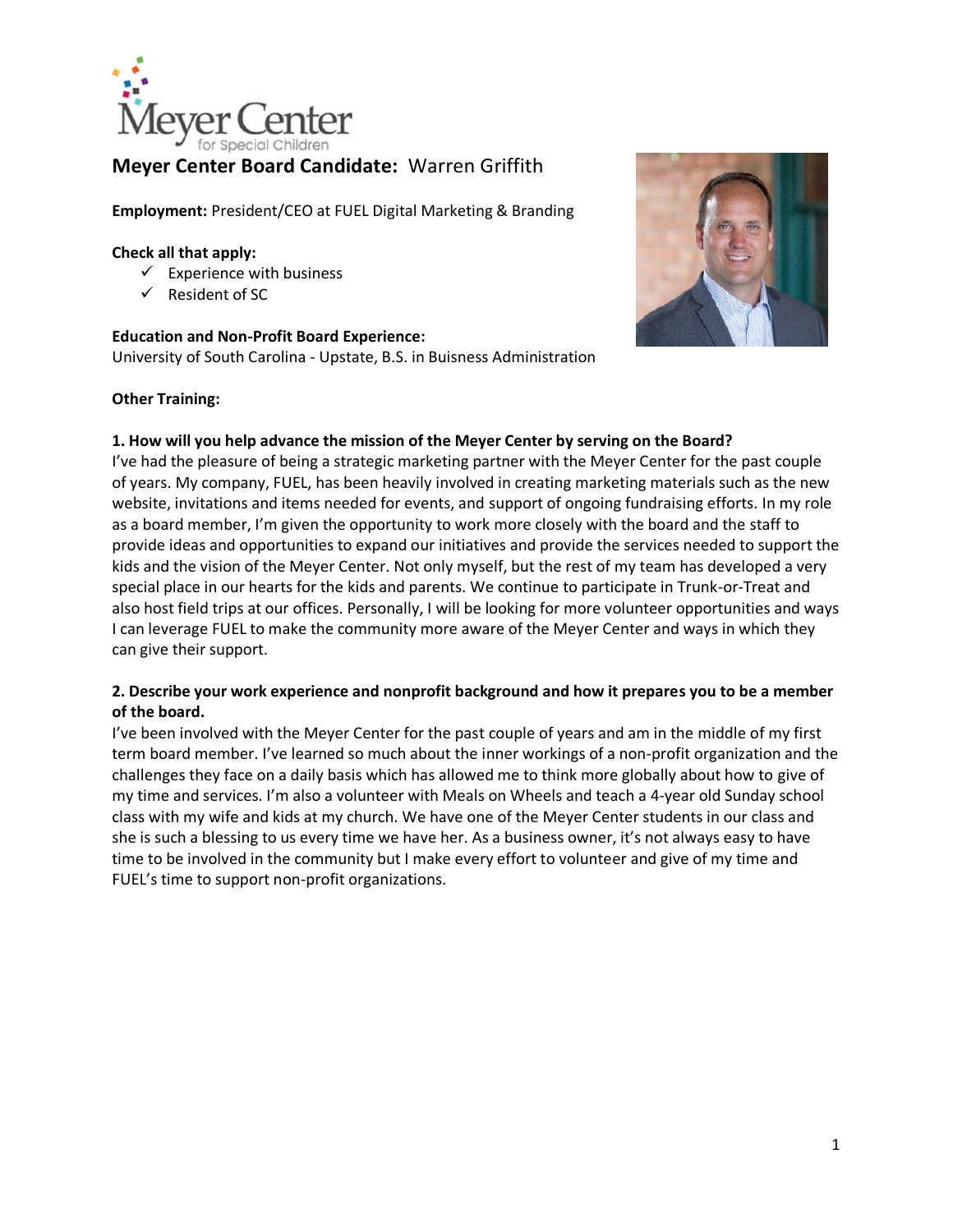

# **Meyer Center Board Candidate:** Tommy Jenkins

**Employment:** Owner at Greenville Maintenance Services Inc.

#### **Check all that apply:**

- $\checkmark$  Experience with business
- $\checkmark$  Resident of SC

**Education and Non-Profit Board Experience:** Greenville Tech



#### **Other Training:**

#### **1. How will you help advance the mission of the Meyer Center by serving on the Board?**

I believe God guided me in the path towards serving for the Meyer Center. From the first moment I had the privilege of learning how the Center changes the lives of God's tiny children, I had a strong pull towards helping in any way I could. Over the years, I have watched and learned how the Center operates big and small and my passion to serve grows deeper. Being a business Owner and a member of the community helps me bring a professional and passionate voice to the seat at the table.

### **2. Describe your work experience and nonprofit background and how it prepares you to be a member of the board.**

I have served the Meyer Center by being a donor and a voice in the community. I served on the ambassador board and the Meyer Center board in years prior. I also have served on the golf committee, capital campaign committee and the search committee when the Meyer Center was looking for a new director. My passion towards what the Center stands for has changed my life for the better and I share the greatness with anyone who will listen. I also serve as an Elder in my church for 12 years and taught Sunday school classes of all ages.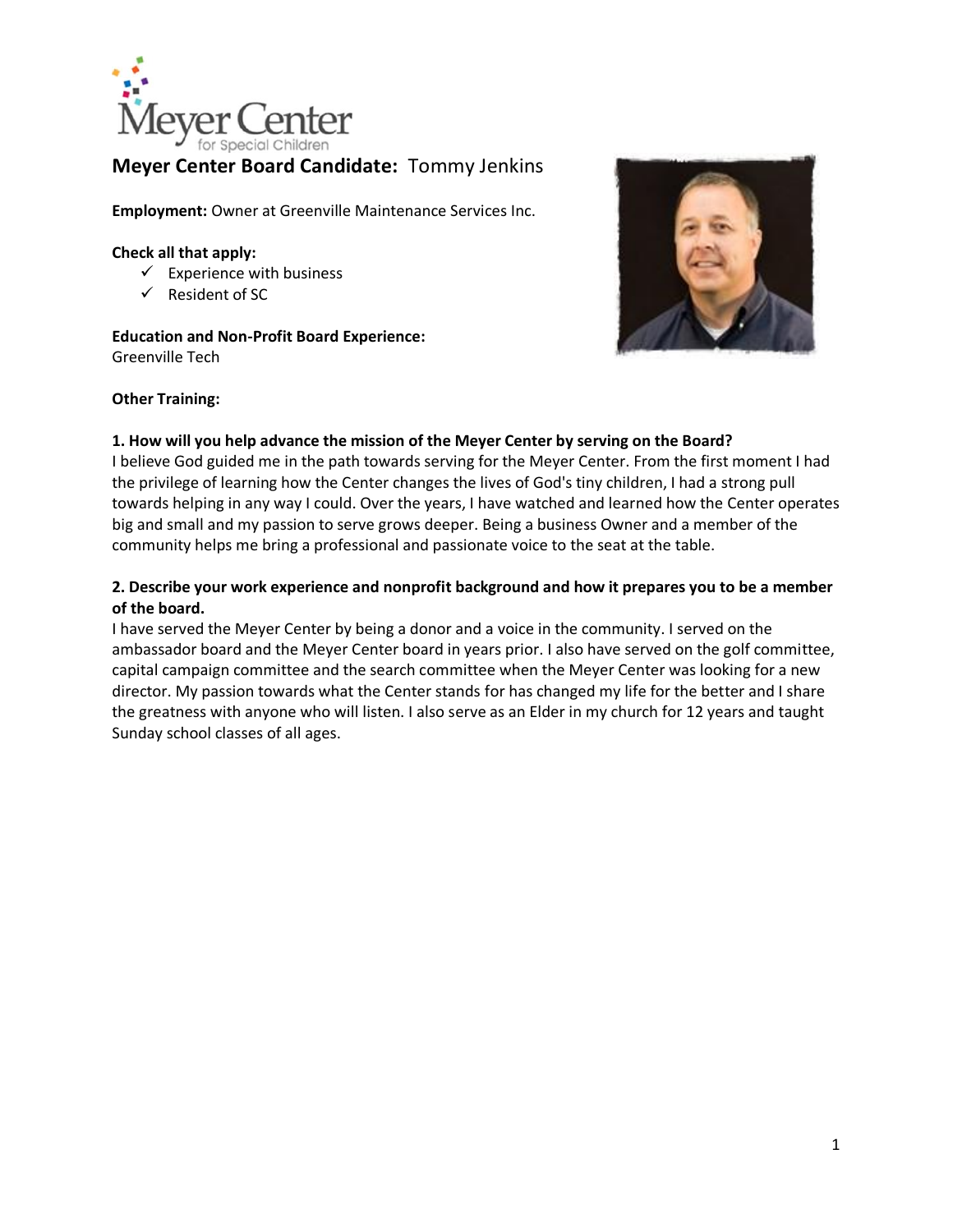

# **Meyer Center Board Candidate:** Shane Peek

**Employment:** Instructional Technology Facilitator at Greenville County Schools

### **Check all that apply:**

- $\checkmark$  Experience with business
- $\checkmark$  Resident of SC

#### **Education and Non-Profit Board Experience:**

University of the Cumberlands, B.S. in Biology and Philosophy/Religion University of the Cumberlands, M.A. in Teaching



**Other Training:** 1-Foundations in School Leadership, SC DoE ('12-13); 2-Master Naturalist ('13); 3-Apple Distinguished Teacher ('16)

### **1. How will you help advance the mission of the Meyer Center by serving on the Board?**

With the mission of the Meyer Center in mind, I see myself being an asset to the Board due to the following reasons: 1. Personally, I am extremely passionate about the goals and missions of the Meyer Center. I believe that all children are blessed with amazing potential, and when nurtured appropriately, everyone can experience a life full of meaning and purpose and become a productive member of society. 2. As an Instructional Coach for Greenville County Schools, I feel that I am aware of current trends and best practices in education. If selected, I will speak based on my experience and knowledge in the field of education. Although I do not have a background in Special Education, I will also gladly serve and provide support to the staff however is needed. 3. As a former teacher, I see the importance of a firm foundation in education. The early years are critical and greatly impact a child's trajectory. I believe that the Meyer Center is absolutely aware of this, and I will always ensure that our decisions are rooted in the fact that every child that enters the Meyer Center has amazing potential if given the right educational environment. 4. Last and perhaps most important, as a father of a child who has been blessed to attend the Meyer Center, I will pay close attention to the impact that we have on the family unit as a whole. If selected, I will serve knowing that the boards decisions extend beyond the halls and walls of 1132 Rutherford Road. With the aforementioned reasons in mind, I know my strengths and weaknesses (Strengths Finder results: learner, achiever, intellection, input, and strategic). I will humbly and passionately bring my skills to the table, and serve this remarkable organization to the best of my abilities.

**2. Describe your work experience and nonprofit background and how it prepares you to be a member of the board.**

Professionally, I have served as an educator for seven years. The first six years I served in a Title One School in Beaufort, SC, teaching middle school science. My goal as an educator was to provide a community where all students would thrive, to see hidden talents/giftings within each student, and to help students develop and refine those skills. I quickly advanced and was given further responsibilities (7th Grade Team Leader in 2013 and Science Coordinator in 2015). As a part of my role, I was able to be a voice and champion for students with special needs by playing a vital role in IEP meetings and on-going progress reports. After moving to the Upstate, I accepted a position as a Instructional Technology Facilitator with Greenville County Schools. In my current role, I serve three schools (one elementary and two middle) and provide assistance and provision for teachers in a variety of methods (i.e., personal growth cycles, develop and deliver trainings and workshops, creativity and brainstorming meetings, co-teaching, model lessons, etc.). Admittedly, I have limited experience serving in a nonprofit role. Prior to relocating, I served as a volunteer Children's Pastor for three years. In this position, numerous duties were fulfilled (i.e., training and overseeing volunteers, developing curriculum, scheduling, and other day-to-day duties).